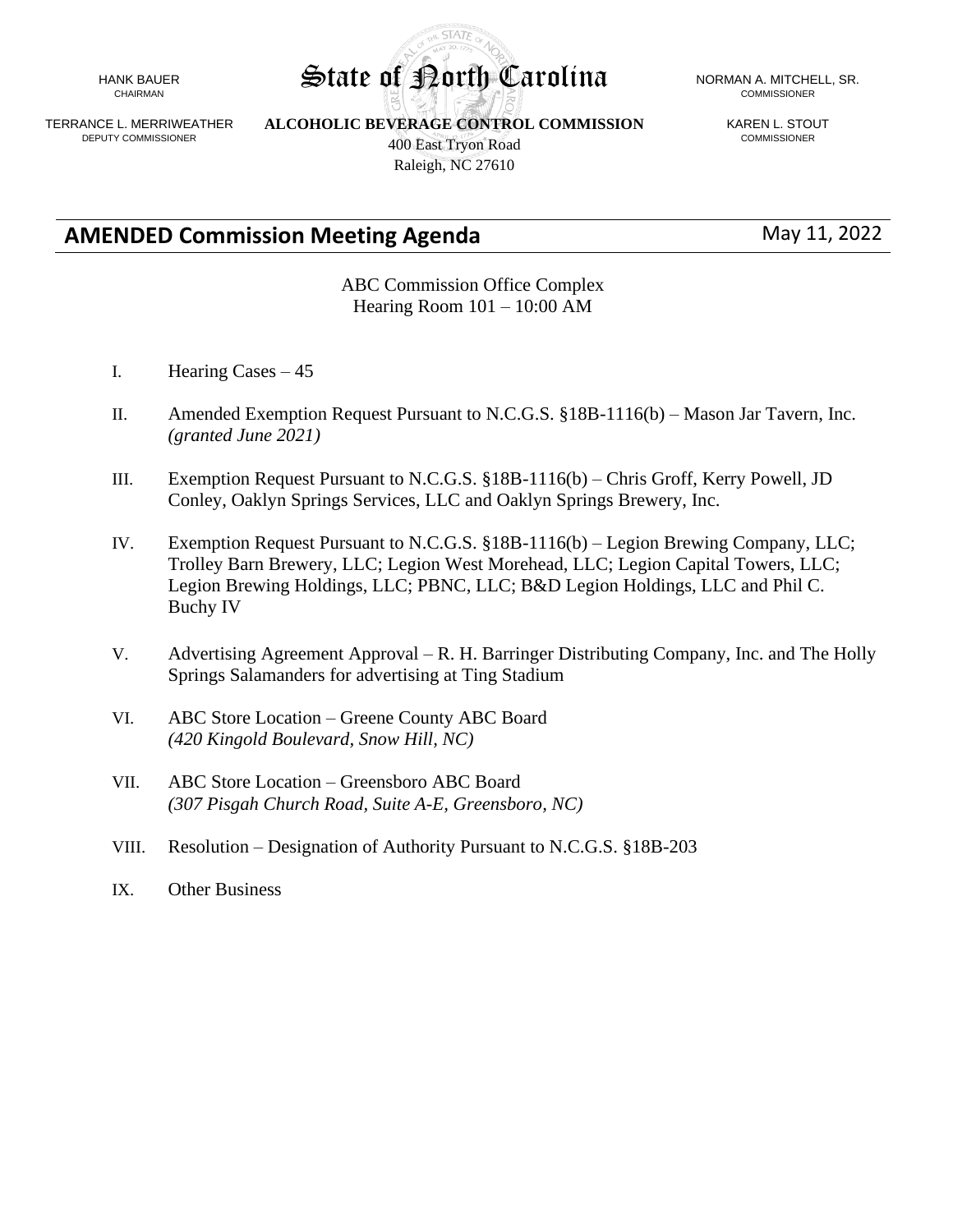ABC Commission Office Complex Hearing Room 101 – 10:00 AM

## SECTION I

## **OFFERS IN COMPROMISE**

# Suspension:

| 1. | <b>T/A 5 O'Clock Somewhere</b><br>Startown Lounge, Inc.<br>$16\ 2nd$ Street NW<br>Hickory, NC 28601<br><b>ALE District VII</b>                       | Seth Kandl<br>Case #27062 |
|----|------------------------------------------------------------------------------------------------------------------------------------------------------|---------------------------|
| 2. | <b>T/A Bengal Express</b><br>Bengal Enterprise, Inc.<br>4201 Pleasant Valley Road<br>Raleigh, NC 27612<br><b>ALE District IV</b>                     | Seth Kandl<br>Case #26938 |
| 3. | <b>T/A Cedar Village Family Fare</b><br>M. M. Fowler, Inc.<br>618 Weaver Dairy Road<br>Chapel Hill, NC 27514<br><b>Chapel Hill Police Department</b> | Seth Kandl<br>Case #26922 |
| 4. | <b>T/A Dollar General Store 10660</b><br>Dolgencorp, LLC<br>600 Whitsett Avenue<br>Gibsonville, NC 27249<br><b>Graham Police Department</b>          | Seth Kandl<br>Case #26883 |
| 5. | <b>T/A Dollar General Store 9200</b><br>Dolgencorp, LLC<br>2416 Carolina Beach Road<br>Wilmington, NC 28401<br><b>ALE District I</b>                 | Seth Kandl<br>Case #26761 |
| 6. | <b>T/A East Arcadia Mini Mart</b><br>Abdulkarem Saleh Almuntaser<br>24917 NC 87 East<br>Riegelwood, NC 28456<br><b>ALE District III</b>              | Seth Kandl<br>Case #26860 |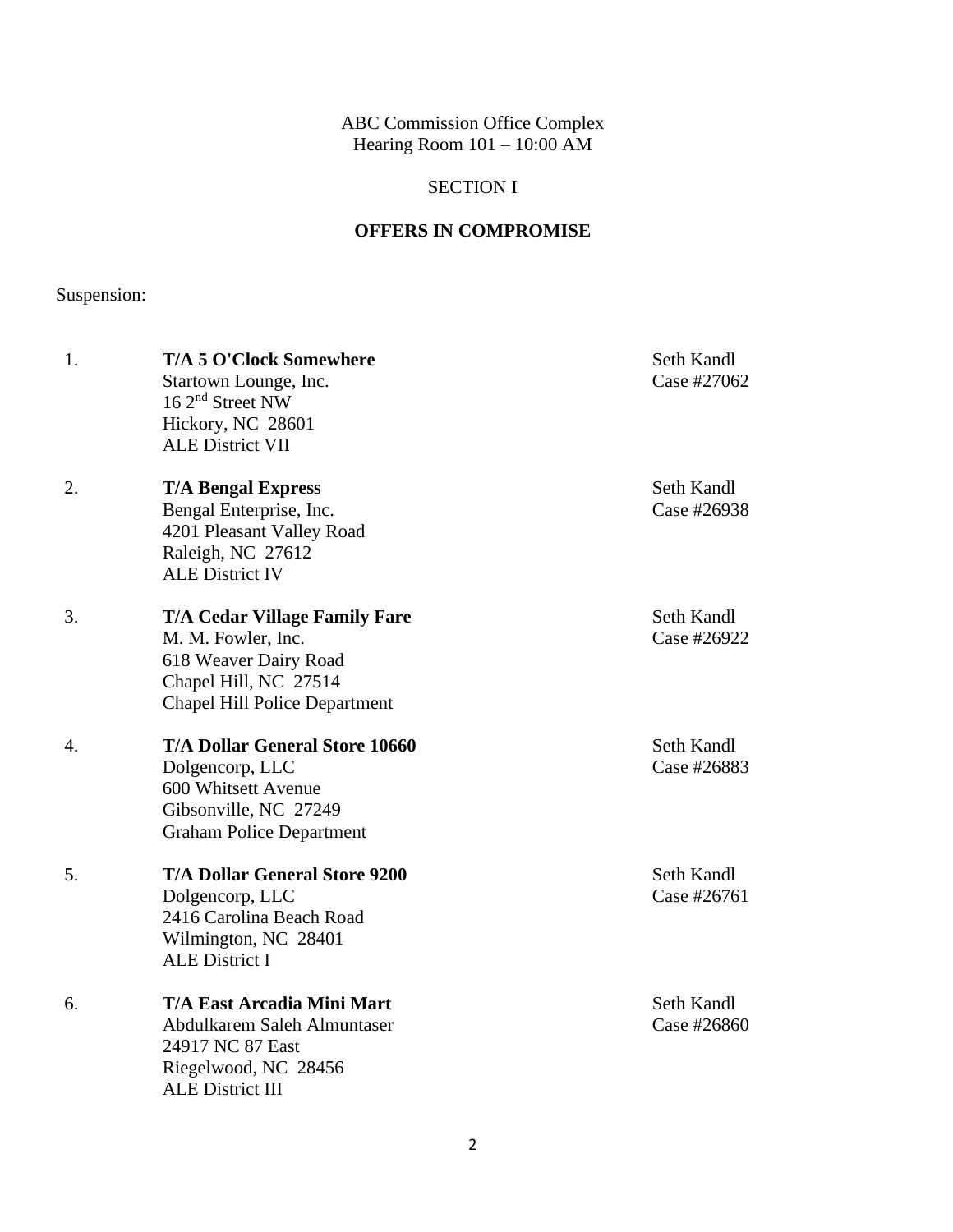7. **T/A Exprezit** Seth Kandl Shyam Petroleum, Inc. Case #26831 3545 US Highway 1 Vass, NC 28394 Moore County Sheriff's Office 8. **T/A Fat Parrots** Seth Kandl Fat Parrots, LLC Case #26035 5416 Mount Holly Huntersville Road, Suite A Charlotte, NC 28216 ALE District VI 9. **T/A Fiesta Mexican Cuisine** Seth Kandl Fiesta Group Corp. Case #25936 11329 East Independence Boulevard Matthews, NC 28105 Mecklenburg County ABC Board 10. **T/A Governor's Pub** Seth Kandl Rask Group, LLC Case #25685 321 South Broad Street, Suite D Edenton, NC 27932 ALE District II 11. **T/A Hawg Pen** Seth Kandl Hawg Pen, LLC Case #26485 900 Hodges Street (upstairs) Raleigh, NC 27608 Wake County ABC Board 12. **T/A He's Not Here** Seth Kandl SWDP Restaurant Group, LLC Case #26919 112 ½ West Franklin Street Chapel Hill, NC 27516 Chapel Hill Police Department 13. **T/A Mambo Lounge** Seth Kandl Mambo Lounge, LLC Case #26642 2221 New Hope Church Road Raleigh, NC 27604 ALE District IV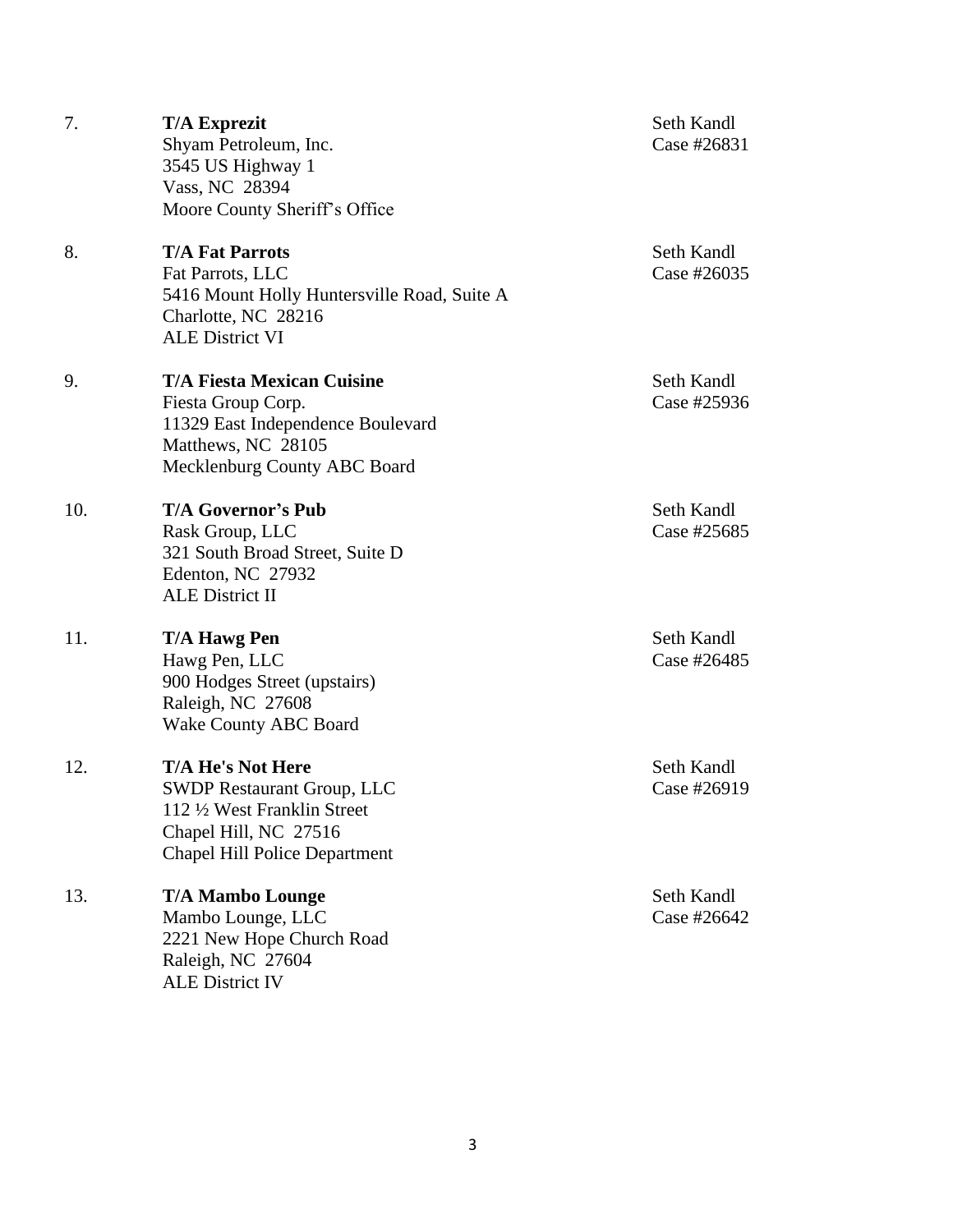4

|     | Southern Pines, NC 28387<br>Moore County Sheriff's Office                                                                            |
|-----|--------------------------------------------------------------------------------------------------------------------------------------|
| 15. | <b>T/A Red Sea Grocery II</b><br>Sagla Grocery, Inc.<br>10000 Harrisburg Road<br>Charlotte, NC 28215<br><b>ALE District VI</b>       |
| 16. | <b>T/A Rite Stop</b><br>Abdo Mossaid Ali<br>801 East 11 <sup>th</sup> Street<br>Siler City, NC 27344<br><b>ALE District IV</b>       |
| 17. | <b>T/A Tippett's Grocery</b><br>William Clarence Galarneau<br>15258 Taylors Mill Road<br>Zebulon, NC 27597<br><b>ALE District II</b> |

18. T/A EZ Mart<br>
Tant Robert Nauseef EZ Mart Highway 43, LLC Case #25852 4391 South Charles Boulevard Greenville, NC 27858 ALE District II

19. **T/A Reel Café Robert Nauseef Robert Nauseef Robert Nauseef Robert Nauseef Case #27142** Makeit or Breakit, Inc. 100 South Front Street Wilmington, NC 28401 ALE District I

#### 20. **T/A San Felipe Mexican Restaurant** Robert Nauseef San Felipe 2, Inc. Case #27179 1222-F East Dixie Drive Asheboro, NC 27203 ALE District V

14. **T/A Quality Mart 15** Seth Kandl

**Seth Kandl** Case #26723

**Seth Kandl** Case #26855

**Seth Kandl** Case #26689

# Quality Oil Company, LLC Case #26850

915 Old US 1 South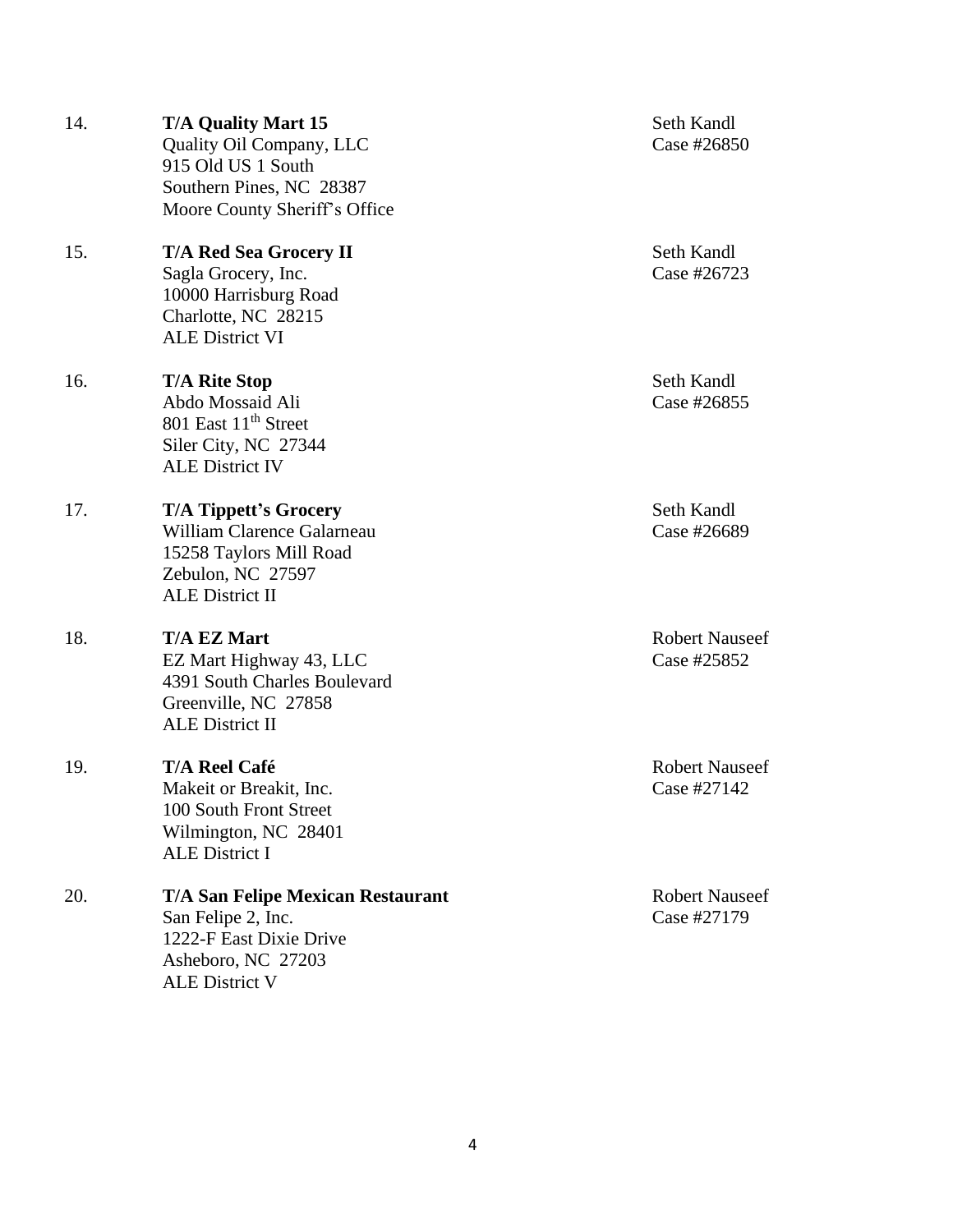| 21. | T/A Sheetz 383<br>Sheetz of NC, LLC<br>564 US 1 Highway<br>Youngsville, NC 27596<br><b>ALE District IV</b>                                            | <b>Robert Nauseef</b><br>Case #27082 |
|-----|-------------------------------------------------------------------------------------------------------------------------------------------------------|--------------------------------------|
| 22. | <b>T/A Snaks</b><br>Dizi Mart, Inc.<br>4247 Old Lexington Road<br>Winston Salem, NC 27107<br><b>ALE District V</b>                                    | <b>Robert Nauseef</b><br>Case #26775 |
| 23. | <b>T/A Stop-One Food Mart</b><br>Stop-One Food Mart and Tobacco Shop, LLC<br>1103 North Miami Boulevard<br>Durham, NC 27703<br><b>ALE District IV</b> | <b>Robert Nauseef</b><br>Case #26811 |
| 24. | <b>T/A Belfast Quick Mart 2</b><br>Yahsin, LLC<br>1500 Piney Green Road<br>Jacksonville, NC 28546<br><b>ALE District I</b>                            | <b>Rachel Spears</b><br>Case #27137  |
| 25. | T/A Chili's Grill & Bar<br>Brinker North Carolina, Inc.<br>1206 East Dixie Drive<br>Asheboro, NC 27203-8856<br><b>ALE District V</b>                  | <b>Rachel Spears</b><br>Case #27184  |
| 26. | <b>T/A CholaNad Restaurant and Bar</b><br>South Indian, LLC<br>310 West Franklin Street<br>Chapel Hill, NC 27516<br><b>ALE District IV</b>            | <b>Rachel Spears</b><br>Case #26751  |
| 27. | <b>T/A Dollar General Store 19644</b><br>Dolgencorp, LLC<br>2500 Lane Street<br>Kannapolis, NC 28083<br><b>ALE District VI</b>                        | <b>Rachel Spears</b><br>Case #27167  |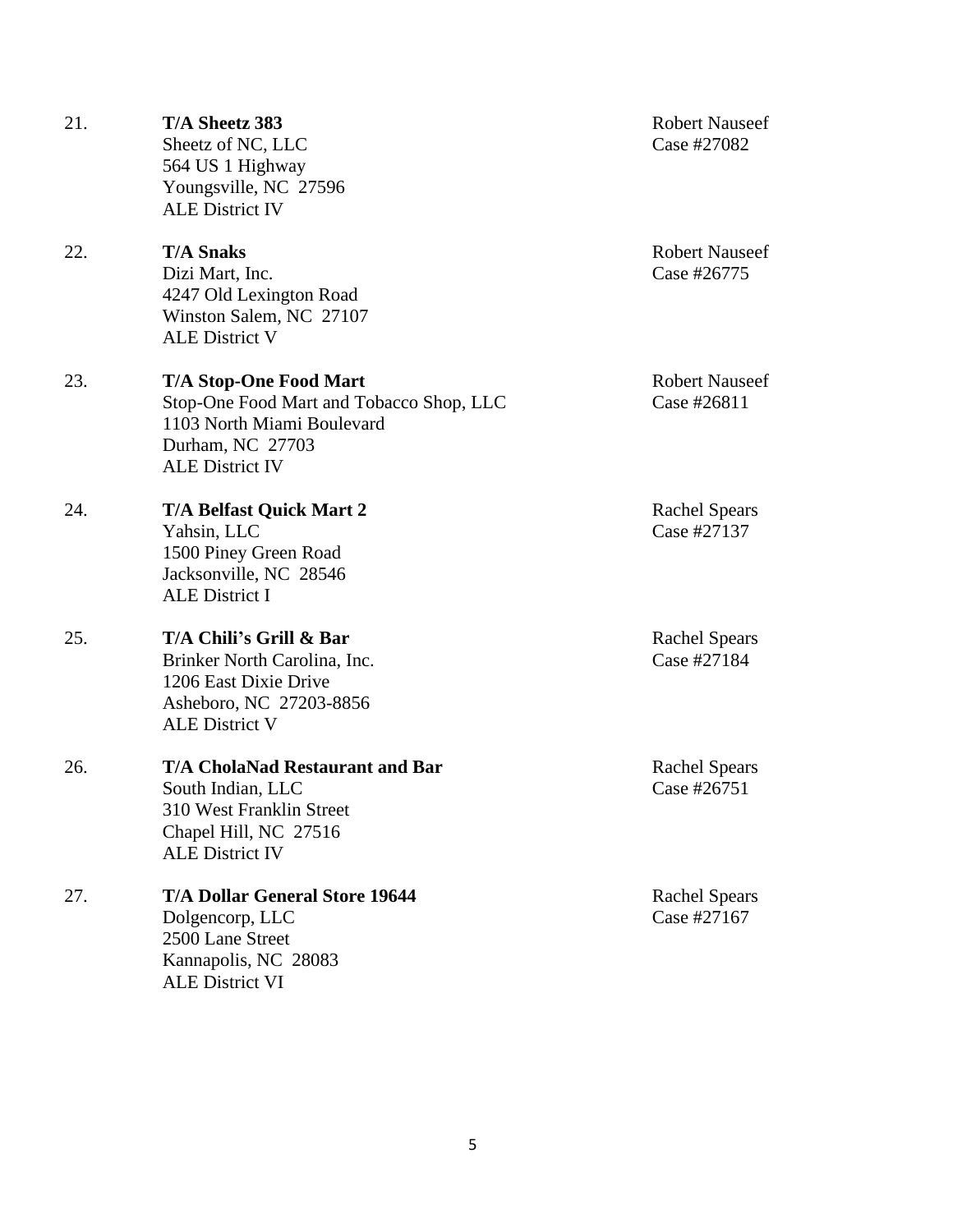| 28. | <b>T/A Dollar General Store 3470</b><br>Dolgencorp, LLC<br>435 NC Highway 49 South<br>Asheboro, NC 27203<br><b>ALE District V</b>                            | <b>Rachel Spears</b><br>Case #27181 |
|-----|--------------------------------------------------------------------------------------------------------------------------------------------------------------|-------------------------------------|
| 29. | <b>T/A Don Julio Cocina Mexicana</b><br>Don Julio Cocina, Inc.<br>405 East Dixie Drive, Unit P<br>Asheboro, NC 27203<br><b>ALE District V</b>                | <b>Rachel Spears</b><br>Case #27180 |
| 30. | <b>T/A El Corral Mexican Restaurant</b><br>El Corral Mexican Restaurant, Inc.<br>1821 Hillandale Road, Suite 8<br>Durham, NC 27705<br><b>ALE District IV</b> | <b>Rachel Spears</b><br>Case #27284 |
| 31. | T/A Fiesta Maya Mexican Restaurant<br>Morales, Inc.<br>3507 David Cox Road, Suite B<br>Charlotte, NC 28269<br>Charlotte-Mecklenburg Police Department        | <b>Rachel Spears</b><br>Case #27158 |
| 32. | <b>T/A Glenway Premium Pub</b><br>Backstreet Holdings, Inc.<br>55 Glenway Street, Suite 300<br>Belmont, NC 28012<br><b>Belmont Police Department</b>         | <b>Rachel Spears</b><br>Case #27111 |
| 33. | <b>T/A Hyatt Place</b><br>Route 46 Management Associates Corp.<br>4119 South Stream Boulevard<br>Charlotte, NC 28217<br>Mecklenburg County ABC Board         | <b>Rachel Spears</b><br>Case #27224 |
| 34. | T/A La Hacienda III<br>La Hacienda III, Inc.<br>1434-1436-A East Dixie Drive<br>Asheboro, NC 27203<br><b>ALE District V</b>                                  | <b>Rachel Spears</b><br>Case #27185 |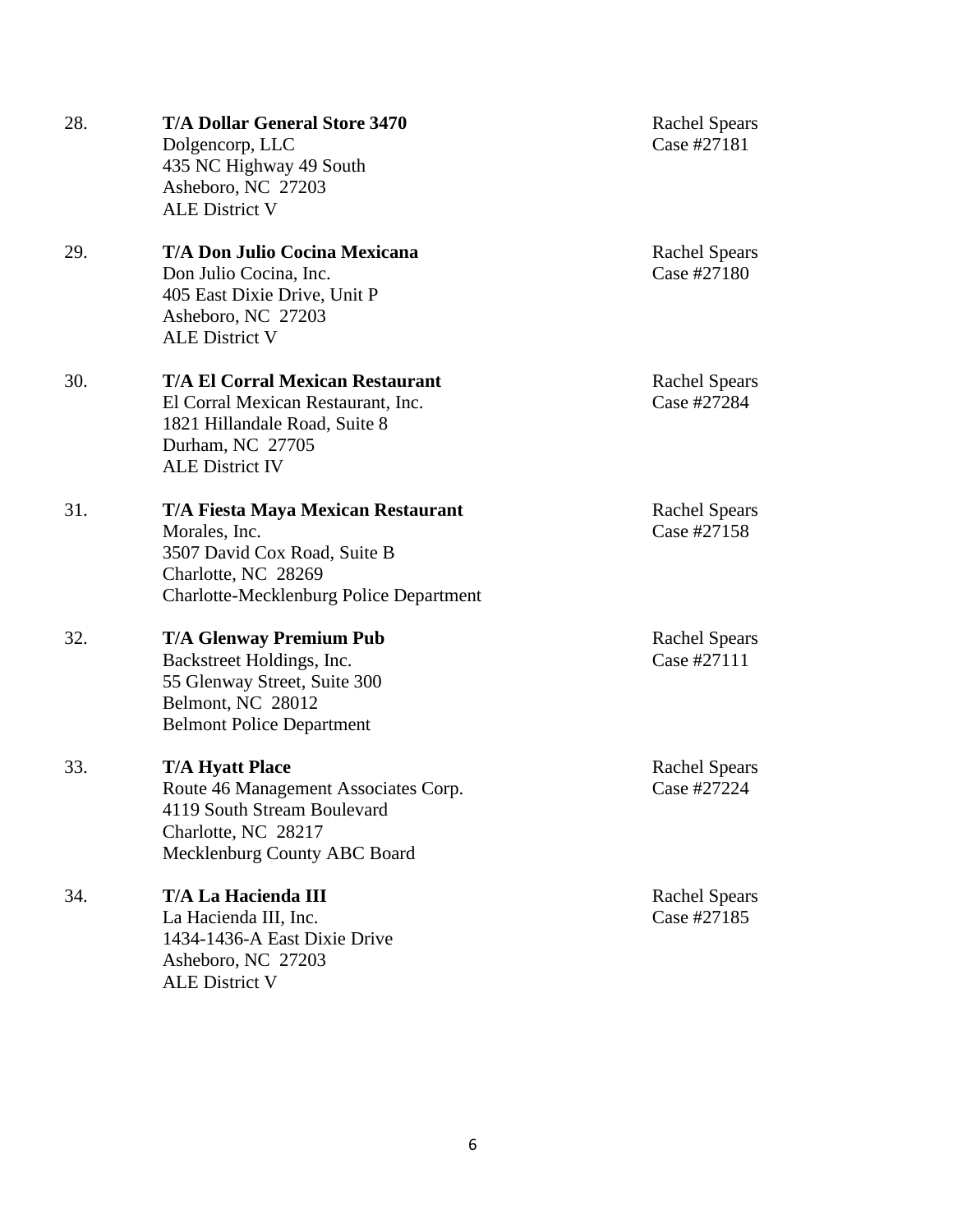| 35. | <b>T/A Las Salsas</b><br>Las Salsas, LLC<br>2474 Highway 226 South<br>Marion, NC 28752<br><b>ALE District VIII</b>                               | <b>Rachel Spears</b><br>Case #27169 |
|-----|--------------------------------------------------------------------------------------------------------------------------------------------------|-------------------------------------|
| 36. | <b>T/A Lucky's Saloon</b><br><b>Barry Wayne Hicks</b><br>1453 Industry Drive<br>Burlington, NC 27215<br><b>ALE District V</b>                    | <b>Rachel Spears</b><br>Case #27117 |
| 37. | <b>T/A Nichols Food Store #1</b><br>Nichols Food Store, Inc.<br>318 South Main Street<br>Belmont, NC 28012<br><b>ALE District VI</b>             | <b>Rachel Spears</b><br>Case #27375 |
| 38. | <b>T/A Party Pick Up</b><br>Dokman, Inc.<br>3801 Western Boulevard, Unit 105<br>Raleigh, NC 27606<br><b>ALE District IV</b>                      | <b>Rachel Spears</b><br>Case #27012 |
| 39. | <b>T/A Plaza Azteca Mexican Restaurant</b><br>PA OBX, Inc.<br>1502 South Croatan Highway<br>Kill Devil Hills, NC 27948<br><b>ALE District II</b> | <b>Rachel Spears</b><br>Case #27194 |
| 40. | <b>T/A Pravda</b><br>Tyrell Corp.<br>23 North Front Street, Suite A<br>Wilmington, NC 28401<br><b>ALE District I</b>                             | <b>Rachel Spears</b><br>Case #27143 |
| 41. | <b>T/A Quick Stop</b><br>Sharhan, Inc.<br>2133 East $5th$ Street<br>Lumberton, NC 28358<br><b>ALE District III</b>                               | <b>Rachel Spears</b><br>Case #27108 |